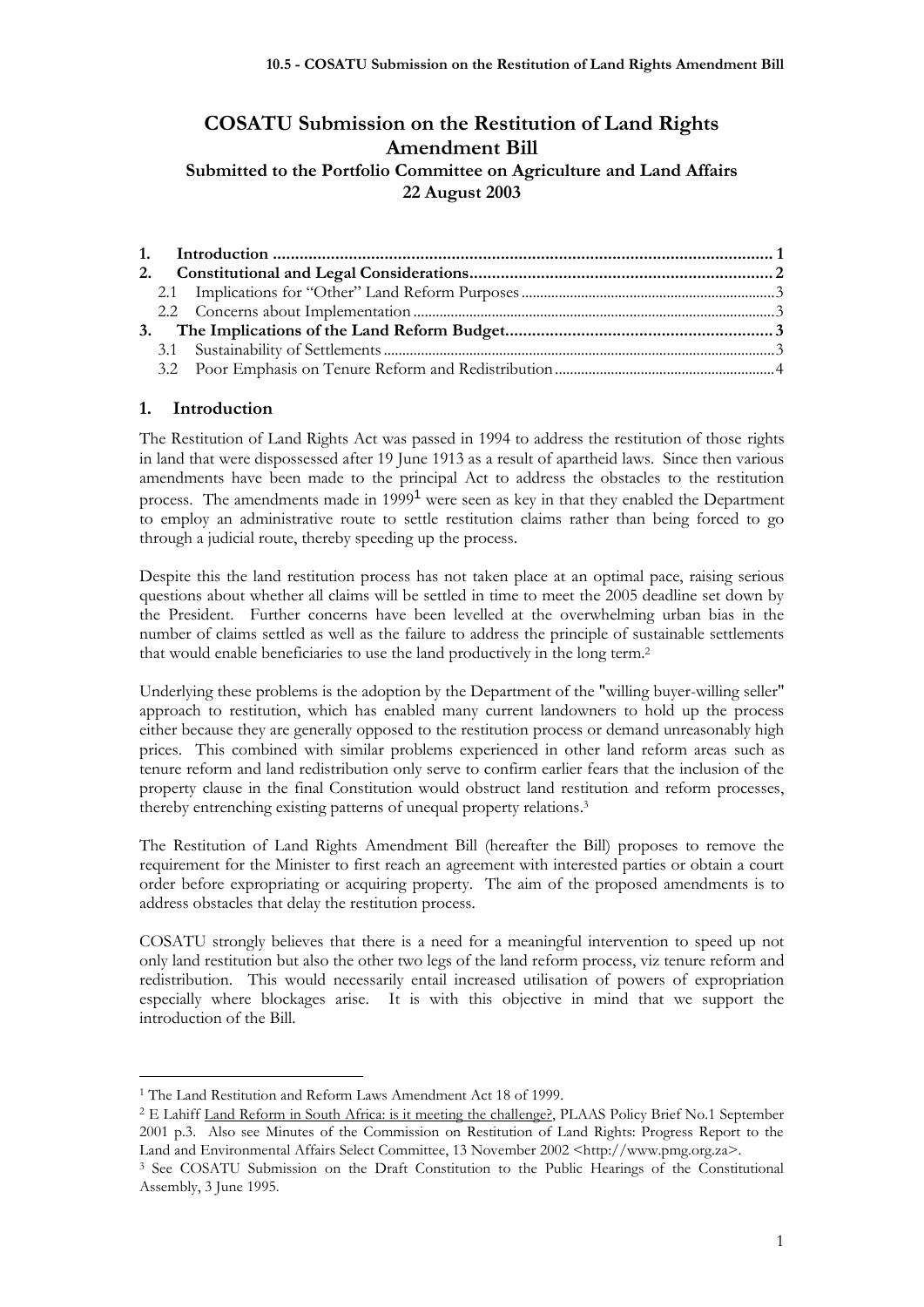Notwithstanding our support for the Bill, we believe that there are a number of additional policy concerns that must be addressed. These include:

- Inadequate prioritisation of implementation of other programmes of land reform viz tenure reform and land redistribution;
- Insufficient budget provision for the overall land reform process and more specifically for tenure reform and redistribution;
- Little or no provision for support mechanisms (including support by personnel, provision of appropriate infrastructure and access to credit etc), which would enable the sustainable and productive use of land by beneficiaries.

These additional concerns may appear on the surface to fall outside this process. However, it is important that these are addressed in order to maintain the integrity of the entire land reform process in the long term. While not detracting from the importance of the land restitution process, its limited potential for reversing racially skewed property relations must be borne in mind. Restitution is limited to only those whose rights were dispossessed after 1913 and who were able to lodge their claims by the deadline of 1998. Many others who would otherwise have qualified for restitution are now dependent on tenure reform and redistribution programme for appropriate redress.

## **2. Constitutional and Legal Considerations**

The Bill sparked off widespread controversy particularly amongst opposition parties who argued that it was an "assault on the rule of law and property rights" as well as raising constitutional concerns.<sup>4</sup>

Clause 4, which is the key provision in the Bill, proposes to insert a new section 42E into the principal Act. The proposed subsection 42E(1) provides the Minister with the power to acquire or expropriate land or rights therein for the purposes of restitution or "*any other land reform purpose*". Provision is made for the application of the Expropriation Act 63 of 1975 to land restitution, with references to the Minister of Public Works to be construed as the Minister of Agriculture and Land Affairs. Expropriation is made subject to the payment of compensation that is to be determined either by agreement or by the Court in accordance with section 25(3) of the Constitution. Other clauses in the Bill remove references in the Act, which make it necessary to reach agreement or obtain a court order before expropriating land. This means in the future the Minister will not need to reach an agreement with the relevant landowner or obtain a court order in order to expropriate property.

Our analysis of the provisions in the Bill indicates that criticisms of the Bill on constitutional or legal grounds are unfounded. In the first instance section 25(2) of the Constitution allows for property to be expropriated in terms of law of general application for a public purpose or in the public interest, which includes land reform measures. This is made subject to the payment of compensation that complies with a number of factors listed under section 25(3). As the Bill complies with all of these requirements, there are no grounds to justify concerns about constitutionality.

Secondly the Department already has similar powers of expropriation in terms of the Expropriation Act and land reform legislation such as the Extension of Security of Tenure Act 62 of 1997(ESTA). The criticisms levelled at the Bill are merely reflective of conservative mindsets resistant to the process of transformation of unequal distribution of property in South Africa, and should therefore not be allowed to undermine the delivery of land reform objectives.

<sup>4</sup> See Business Day, 5 June 2003 Didiza's land law draft plan reaps scorn.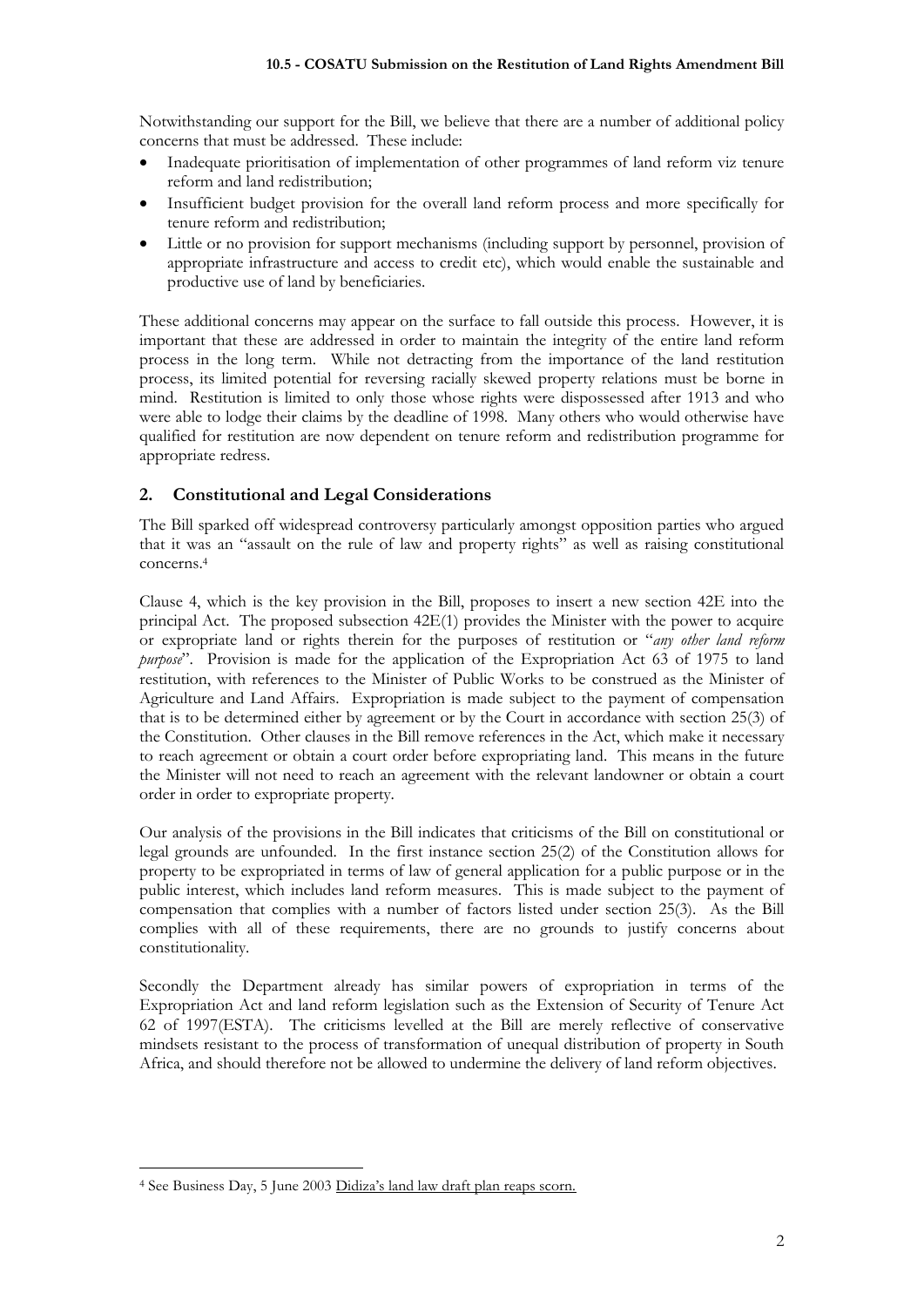## **2.1 Implications for "Other" Land Reform Purposes**

As noted above the Bill provides for expropriation for "other" land reform purposes, which would include tenure reform and redistribution.

As with restitution, acquisition of land for the purposes of securing tenure or redistribution has been held up by resistant landowners. Accordingly we believe that the inclusion of this provision in the Bill should be supported if this will have the effect of speeding land reform more generally.

Taking into account our concerns noted about the poor emphasis placed on tenure security and redistribution, we are calling on the Department to prioritise its implementation of this provision.

#### **2.2 Concerns about Implementation**

Notwithstanding our support for the Bill, we are concerned about the possibility that the Bill may be under utilised once passed. In this respect criticisms have been levelled at the Department's past reluctance to use its existing powers of expropriation.<sup>5</sup> Accordingly, we are calling on the Department to clarify its proposed strategy for implementing the Bill and specifically how delays are to be addressed through the amendments.

Currently the Department is required to obtain a court order BEFORE expropriating in the case that a landowner refuses to sell. With the introduction of the proposed amendments landowners will have the opportunity to challenge the process or compensation offered after the expropriation has taken place. The net effect of the amendments is that the court process will be relocated to a later phase of the process and will now be triggered by the landowner and not the Department, as is currently the case. In view of this it is unclear how this will materially address the delays currently experienced, especially since any court process will have to be finalised before the land/property can be transferred to the claimant.

Further, taking into account that there are the existing provisions authorising expropriation in other legislation noted above, there is a need to clarify firstly the net effect of the proposed amendments and how this improves the current situation. Secondly there is need to clarify how potential contradictions are to be resolved between the different pieces of legislation.

## **3. The Implications of the Land Reform Budget**

It is a commonly accepted view that the budget provision for the overall land reform process has been far too little to sustain relevant programmes undertaken by the Department. This despite more recent marked increases allocated for Land Affairs for the years 2002/03 and 2003/04.<sup>6</sup> Key concerns here relate to the inadequate provision for support mechanisms that ensure the sustainability and quality of restitution settlements and the failure to prioritise tenure reform and redistribution programmes.

#### **3.1 Sustainability of Settlements**

We believe that the considerable increases in the allocations for restitution is to be welcomed. However, the Commission has indicated that these increases are likely to be inadequate.<sup>7</sup> Further, we are concerned that these increases are primarily limited to the settlement of restitution claims in order to meet the 2005 presidential deadline, while not addressing the sustainability of settlements. The Commission on Restitution of Land Rights (CRLR) has

<sup>5</sup> Personal communication with R Hall of Programme for Land and Agrarian Studies (PLAAS). Also see National Land Committee's Media Statement, Expropriation amendment a critical step forward for land reform, 9 June 2003.

<sup>6</sup> The respective estimates for the total expenditure for Land Affairs in these two years are R1.1 billion and R1.6 billion. The largest increases are due to increased allocations to the Restitution Programme.

<sup>7</sup> See Minutes Agriculture and Land Affairs Portfolio Committee Meeting on 12 August 2003, on Commission on Restitution of Land Rights Annual Report <http://www.pmg.org.za>.